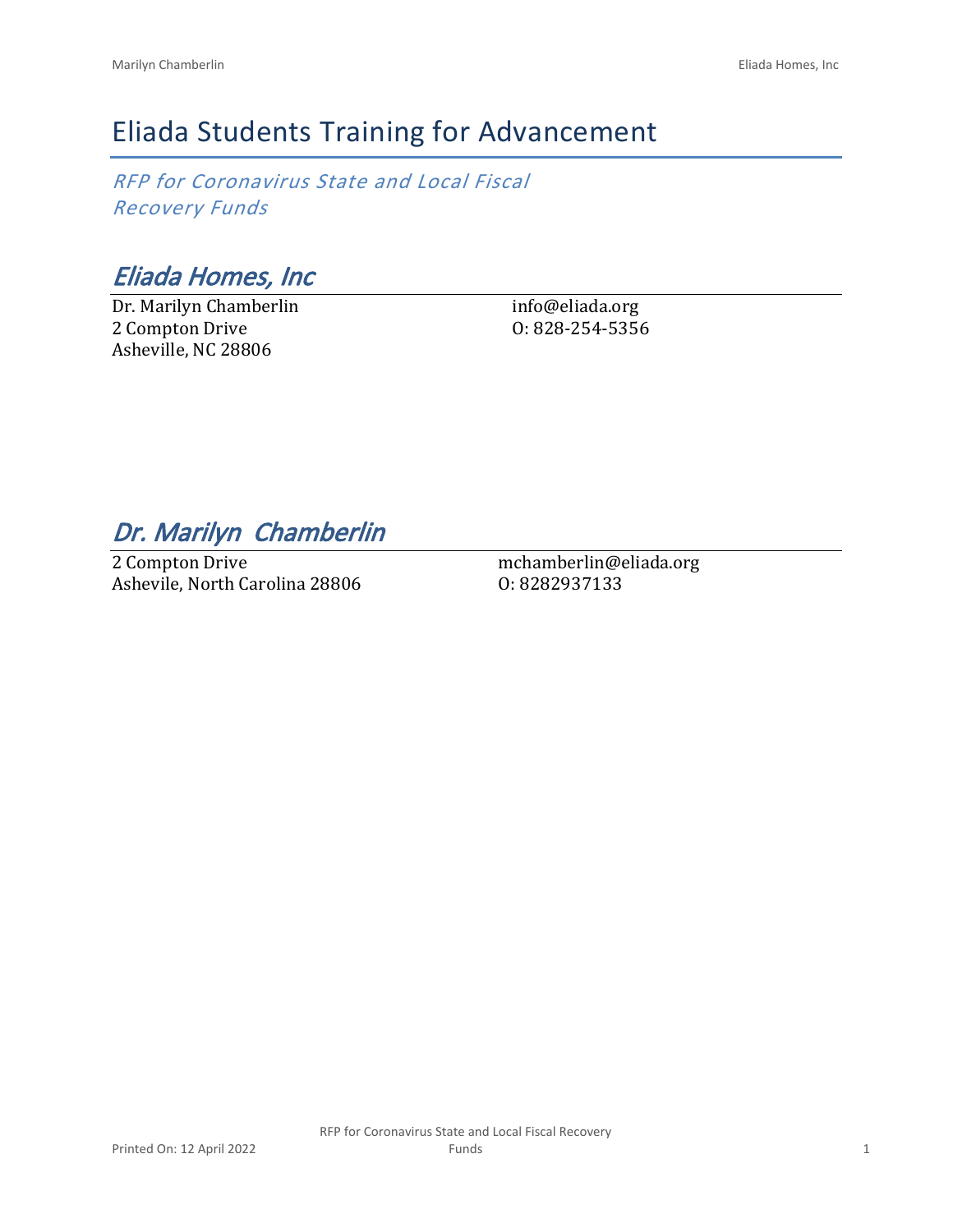# Application Form

# *Question Group*

Buncombe County requests proposals for projects to help the community recover from and respond to COVID-19 and its negative economic impacts.

Buncombe County has been awarded \$50,733,290 in Coronavirus State and Local Fiscal Recovery Funds (Recovery Funding), as part of the American Rescue Plan Act. To date, Buncombe County has awarded projects totaling \$23,093,499, leaving a balance of \$27,639,791 available to award.

Visit [http://www.buncombecounty.org/recoveryfundinghttp://www.buncombecounty.org/recoveryfundingwww.b](http://www.buncombecounty.org/recoveryfunding) [uncombecounty.org/recoveryfundinghttp://www.buncombecounty.org/recoveryfundinghttp://www.buncombeco](http://www.buncombecounty.org/recoveryfunding) [unty.org/recoveryfundinghttp://www.buncombecounty.org/recoveryfundinghttp://www.buncombecounty.org/re](http://www.buncombecounty.org/recoveryfunding) [coveryfunding](http://www.buncombecounty.org/recoveryfunding) for details.

This infusion of federal resources is intended to help turn the tide on the pandemic, address its economic fallout, and lay the foundation for a strong and equitable recovery.

Buncombe County is committed to investing these funds in projects that:

- Align to county strategic plan and community priorities
- Support equitable outcomes for most impacted populations
- Leverage and align with other governmental funding sources
- Make best use of this one-time infusion of resources
- Have a lasting impact

Proposals shall be submitted in accordance with the terms and conditions of this RFP and any addenda issued hereto.

Click [here](https://www.buncombecounty.org/common/purchasing/Buncombe%20Recovery%20Funding%20RFP%202022.pdf) for the full terms and conditions of the RFP

### **Organization Type\***

Nonprofit

### **Nonprofit documentation**

If nonprofit, attach IRS Determination Letter or other proof of nonprofit status.

IRS determiniation letter.pdf

## **Name of Project.\***

Eliada Students Training for Advancement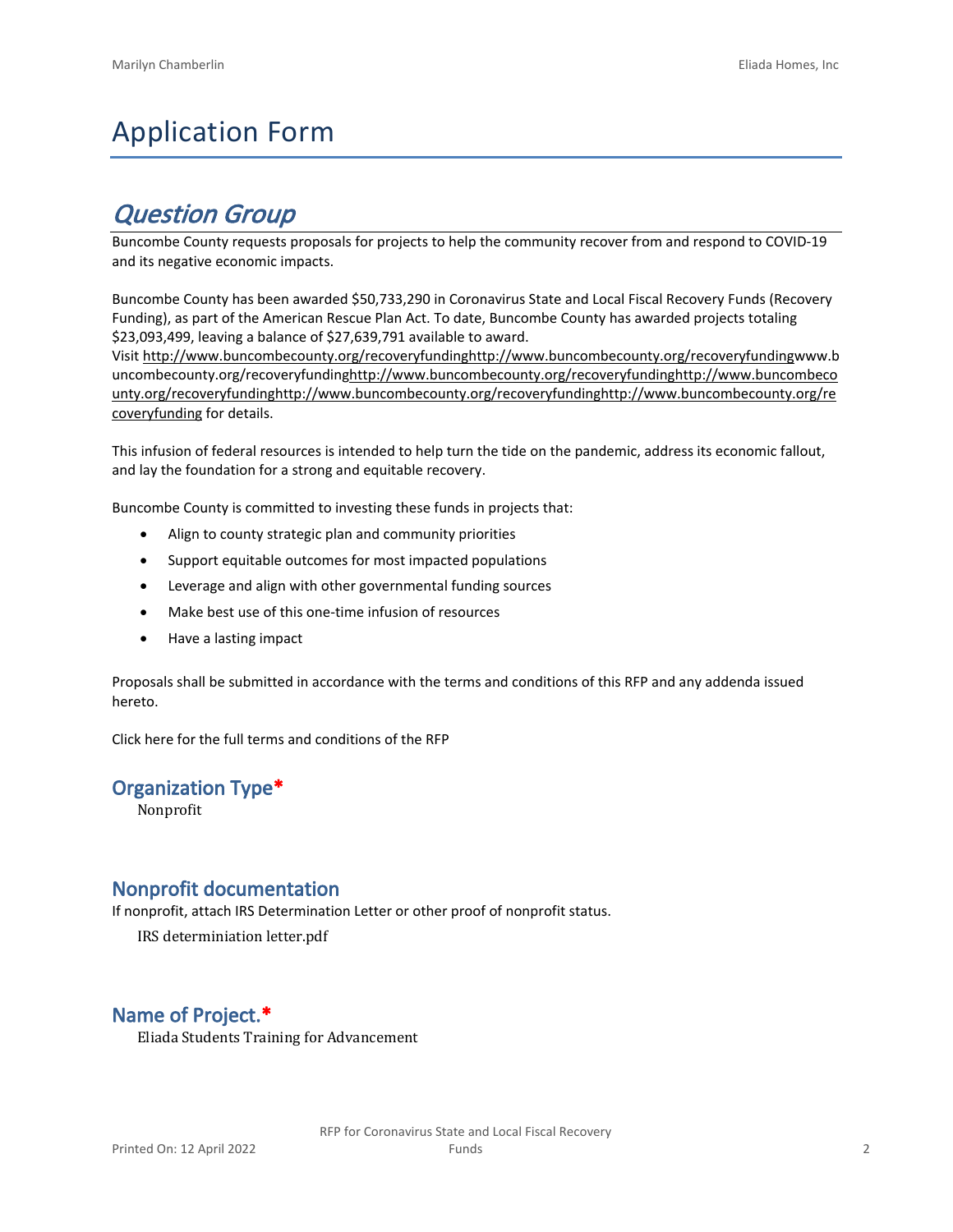#### **New/Updated Proposal\***

Is this a new project proposal or an updated version of a proposal submitted during the earlier (July 2021) Recovery Funding RFP?

Updated version of previously submitted proposal

#### **Amount of Funds Requested\***

\$517,200.00

#### **Category\***

Please select one:

- Affordable Housing
- Aging/Older Adults
- Business Support/Economic Development
- Environmental/Climate
- Homelessness
- K-12 Education
- Infrastructure and/or Broadband
- Mental Health/Substance Use
- NC Pre-K Expansion
- Workforce

Assistance to households

#### **Brief Project Description\***

Provide a short summary of your proposed project.

Eliada is seeking funding for our ESTA Program. ESTA works with youth 16-25 years old who are homeless or facing an immediate risk of homelessness. ESTA is focused on helping those who have exited the foster care and adolescent mental health systems while they transition to adulthood. Our services include transitional housing, case management, assistance with locating housing, rental assistance, life-skills training, and employment services. Specifically, the funding is requested for the costs of transitional housing, a vehicle to assist clients moving into permanent housing (a box truck for moving and storage of furniture), costs for transportation vouchers which are given once a student has a job until they receive their first paycheck, move-in kits, and case management salary.

#### **Project Plan\***

Explain how the project will be structured and implemented, including timeframe.

The proposed project will be implemented in several stages. We have the capacity to house 8 youth in our transitional housing units on our campus. We anticipate having 10-12 students in transitional housing a year.

RFP for Coronavirus State and Local Fiscal Recovery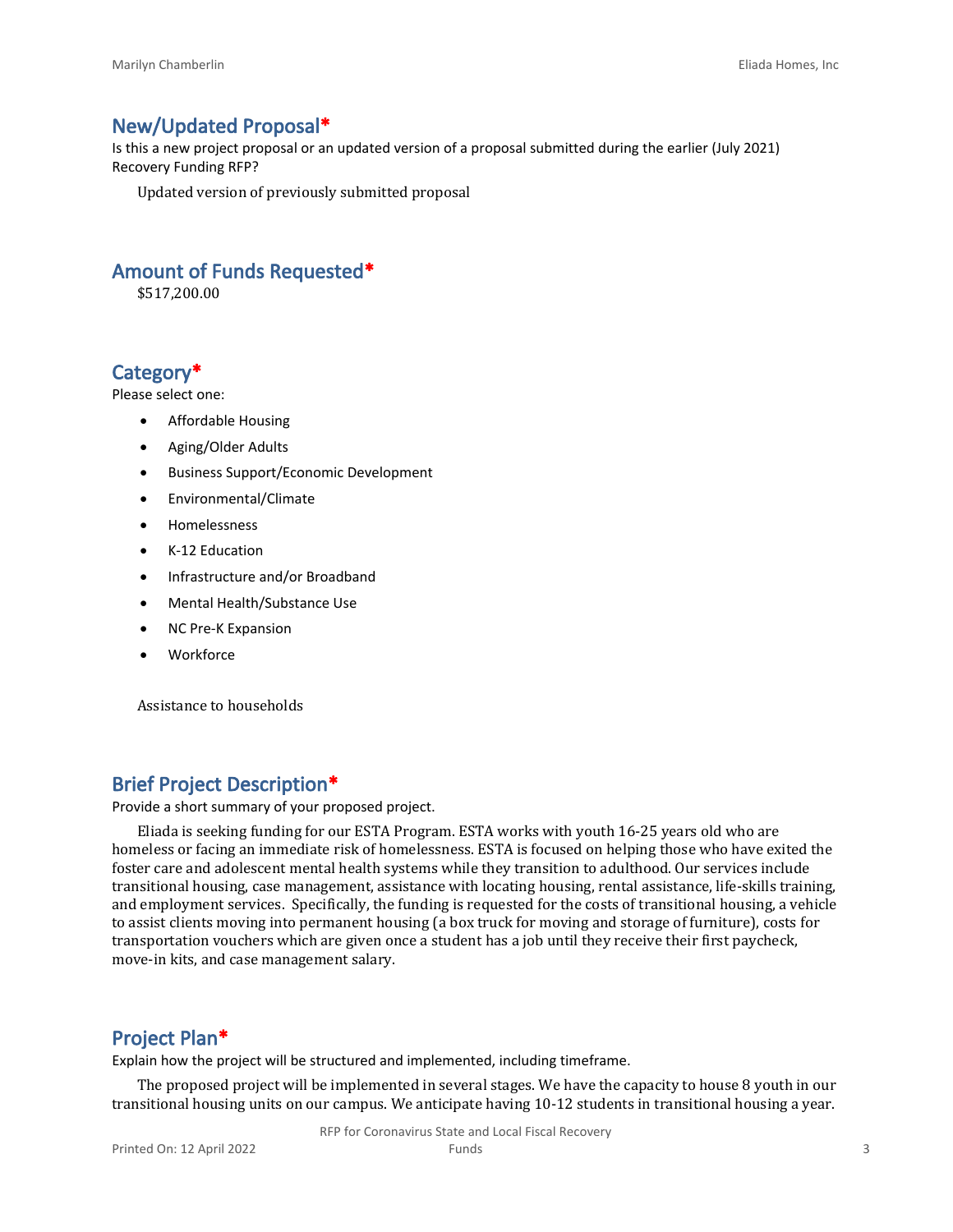The cost per month for a student is \$230. We currently have 8 students in our transitional housing units. Our case management and ESTA program will continue and be expanded as we increase the number of students served both in and out of transitional housing. We offer life skills workshops to 16-25 year old youth. We will also purchase a used box truck to give us furniture storage and a less expensive way to move the students into their housing within the first month. We currently store furniture in our offices, but limited space reduces the number of items we have available. With a box truck we can hold more items until needed and reduce the burden of scheduling the maintenance pickup truck and take four-six trips for each move (which is up to twice a week) to move students. The cost for this is scheduling the use of the truck (which is not always available) and \$17,000 in labor costs (because of the number of trips). Having a readily available truck, with the furniture on the truck, will reduce the wear on the maintenance vehicle and labor costs and provide greater flexibility. Each student receives a move-in package with a value of \$150 (they include cleaning supplies, broom, mop, toilet paper, paper towels etc.). The funds will cover these costs and salary. Bi-weekly case management meetings assist enrolled youth in working toward job readiness or begin a job, complete GED, high school credit recovery or begin post-secondary, create a housing stabilization plan and work toward stabilization within the first year. The Eliada Homeless Services program is a sister-program to the Eliada Students Training for Advancement (ESTA) program. ESTA works with transitioning youth on achieving independent adulthood. Programming includes life skills development, assistance in assessing employment and education options, support in accessing basics like food, and assistance in navigating resources such as Medicaid, childcare vouchers, and more. Workshops are held bi-monthly to accommodate student work schedules. Youth have access to a computer lab, library, and lounge at Eliada. There is also access to childcare for youth who are parenting. Each youth also continues to work one-on-one with case managers. After classes wrap up, case management focuses on finalizing steps to getting a job, starting postsecondary education, securing transportation, and overcoming barriers to employment.

Timeline:

Start of Funding: Hire additional part-time case manager, purchase minivan and truck, and continue the case management

Within the first month Work on outreach and increase the number served to full capacity.

2021-2025 provide services to homeless youth in Buncombe County

#### **Statement of Need\***

Describe the need that this project will address. Include data to demonstrate the need, and cite the source of the data.

Our program works with transitioning youth 16-25 who are currently in or aging out of foster care, have contact with juvenile justice, are homeless, have experience is residential mental health placements, and/or have multiple barriers to employment. Previously institutionalized youth age out of care with a unique skills deficit including relationship building skills or advocacy skills to work with their landlord due to a lack of social supports and financial histories. Eliada's HSP works with youth on these and helps youth acquire personal documents, employment and credit histories and life skills to aid them in their housing search. In Buncombe County there are vocational counseling programs, but these programs lack a high level of Case Management to address housing instability, transportation, and early parenting. In NC 10% of youth age out of foster care every year. After aging out, 25% will be homeless, 45% never complete high school, less than 3% achieve a college degree, and 50% are unemployed. These youth have limited resources and guidance concerning independent living, educational resources, and career development opportunities. Based on a summary from the Buncombe County Risk and Needs Assessment Committee of the Juvenile Crime Prevention Council, homelessness, substance use, and the number of youth in foster care have all increased (https://www.buncombecounty.org/common/community-investment/boards/jcpc/risk-needssummary.pdf). Teen pregnancy is at 161 births, with the highest rate being African American and Hispanic teens (Buncombe County 2018 Health Assessment). They face financial insecurity, low self-efficacy, housing instability, lack of family supervision and have a history of family criminality. The transition to adulthood, if not supported, can lead to youth becoming chronically homeless and unemployed. Housing youth without social support is also difficult which is why our transitional housing program is needed.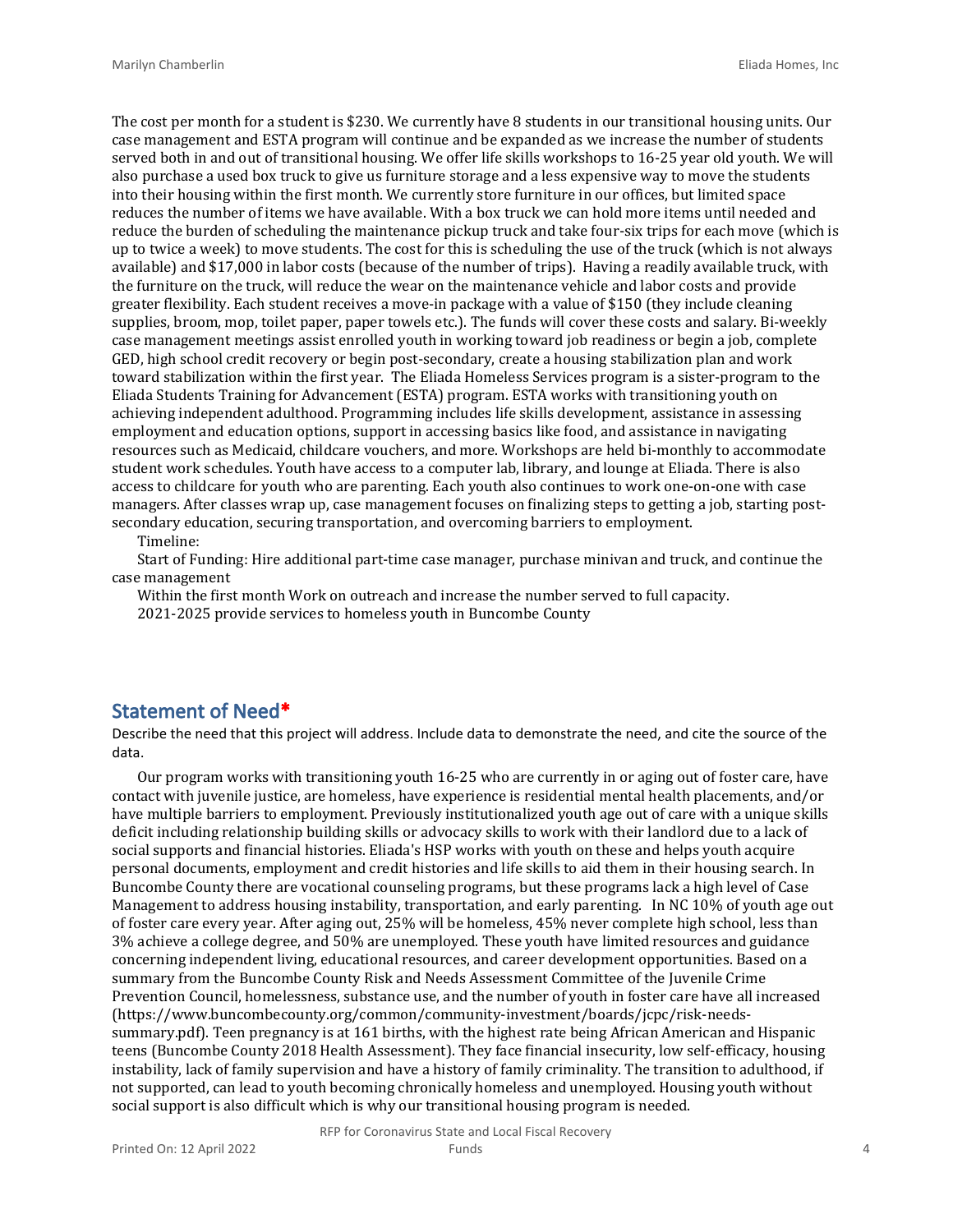#### **Link to COVID-19\***

Identify a health or economic harm resulting from or exacerbated by the public health emergency, describe the nature and extent of that harm, and explain how the use of this funding would address such harm.

Covid-19 has increased the need to assist youth in their successful transition to adulthood. Several beneficial programs like added unemployment benefits, eviction moratorium, and the extension of the payments made for children aging out of foster care, have helped the immediate needs of the young students we assist. In fact, as a result of these programs, the number of students who have dropped out of our program have increased, because they do not see the benefit. However, when these programs ended fall 2021, the need for our services increased as the students find themselves unable to obtain or maintain a job, find housing in an already competitive market, to navigate through a system they have delayed entering. A particular challenge was the ability of our students to find housing. Landlords who had partnered with us in the past were able to find tenants with longer credit and job histories and who were able to pay more in rent. Therefore youth need a period of time to develop the credit and job history as well as access services like childcare, GED or high school completion, and life skills training to improve their standing in the rental market. The funds requested will position us to serve a greater number of students more effectively as they experience the aftershock of the economy returning to pre-Covid levels. Another understudied result of Covid for young people is the fear of the virus, the added anxiety of returning to social environments and how to cope with these new feelings. Our program will give them grounding to help them navigate through the transition back to a more interactive, social environment with adult demands.

#### **Population Served\***

Define the population to be served by this project, including volume and demographic characteristics of those served.

ESTA focuses on vulnerable populations highlighted in the 2018 Buncombe County Community Health Assessment including those impacted by adverse childhood experiences, and a subgroup of the homeless population who are impacted by mental health issues and domestic violence. This program connects to two of the Commissioners' focus areas: educated and capable community and resident well-being. Eliada's Homeless Services Program addresses the needs of older youth (18-25 years old) aging out of adolescent services and helps them achieve housing permanency. If younger than 18, youth have access to a shelter. If older than 18, and previously institutionalized, then they don't qualify for services for chronic homeless populations. Older youth in this program have had the following demographic factors: 1) 78% had unstable housing; 2) only 55% graduated high school; 3) 71% were court involved; 4) 88% had a mental health diagnosis; 5) 77% were in foster care; 6) 78% were early parenting. For youth in foster care, they often do not have personal documents that they can use to access adult shelters. We believe this is a vulnerable population of our community. Through ESTA we provide youth the ability to build resilience during this critical life transition to adulthood so they can contribute to our community for the entirety of their adulthood. Students between 16- 18 are enrolled in our Job Skills Training Program and receive case management.

#### **Results\***

Describe the proposed impact of the project. List at least 3 performance measures that will be tracked and reported. If possible, include baselines and goals for each performance measure.

The ultimate impact of this project is to reduce the homelessness of youth in Buncombe County. We have several performance measures as the students reach the goal of permanent stable housing.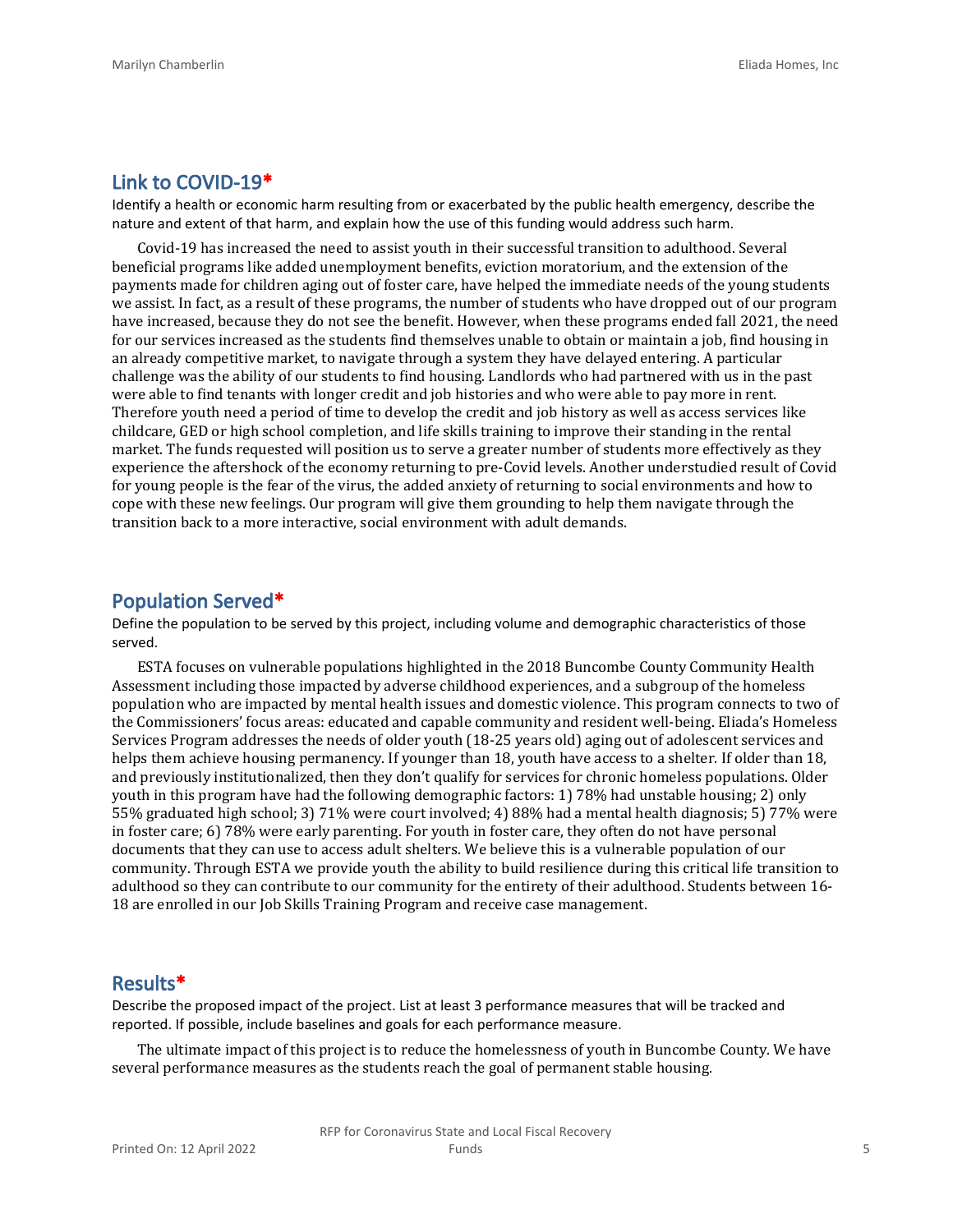• 90% of housed clients will have essential items supplied to them, including safe sleeping furniture, cleaning supplies and storage furniture to maintain a clean and safe home, and seating furniture to provide a safe environment for family time

• 80% of HSP clients will gain housing within 12 months (includes those in transitional housing finding rental housing)

• And 75% of HSP clients who are housed will maintain housing for 12 months

The ESTA program generally aniticpates the following outcomes

- 55% of youth meet with case managers bi-weekly (as recorded in case notes)
- 65% will complete job readiness and/or begin a job within the first year
- 40% of those needing GED/high school credit will accomplish their goal
- 60% will achieve housing stability within the first year
- 75% will complete the workforce development and life skills training within the year.

As of the end of the 2021 as reported for the Buncombe County Strategic Partnership Grant, 77% of youth that achieve entry-level employment with wage progression opportunities, 76% of youth that improve their independent living skills, and 80% of homeless youth that achieve housing stability.

### **Evaluation\***

Describe the data collection, analysis, and quality assurance measures you will use to assure ongoing, effective tracking of contract requirements and outcomes.

To access to community supports and resources data will be tracked through case notes by case managers. Case notes track Housing stability through denoting:

- Financial Literacy
- Employment Status and barriers to employment
- Health and Wellbeing

The CoC's Coordinated Assessment approved tool is used to determine ongoing needs and progress. Staff use the tool to prioritize use of transitional housing on our campus.

Independent living skills are evaluated through the Casey Life Skills assessment. This assessment measures daily living, self-care, relationships, housing and money management, career and education planning, and more.

ESTA also puts each youth into HMIS (Homeless Management Information System) even if they are coming to Eliada with housing. This allows staff to see if they had previously been in the system, and then make referrals to other organizations in the system based on the needs of the youth. Data isn't pulled from HMIS for evaluation purposes, but it is an important way data is used in ESTA and ensures we aren't duplicating services in the community.

The evaluation of the transitional housing will include, the length of stay in the transitional housing, the length of time gaining housing compared to those not in transitional housing (based on past and concurrent data), increase success in maintaining housing after 12 months.

### **Equity Impact\***

How will this effort help build toward a just, equitable, and sustainable COVID-19 recovery? How are the root causes and/or disproportionate impacts of inequities addressed?

Eliada is in a period of growth when it comes to Diversity, Equity and Inclusion (DEI) work, and this includes things such as coming up with our own agency definition of equity.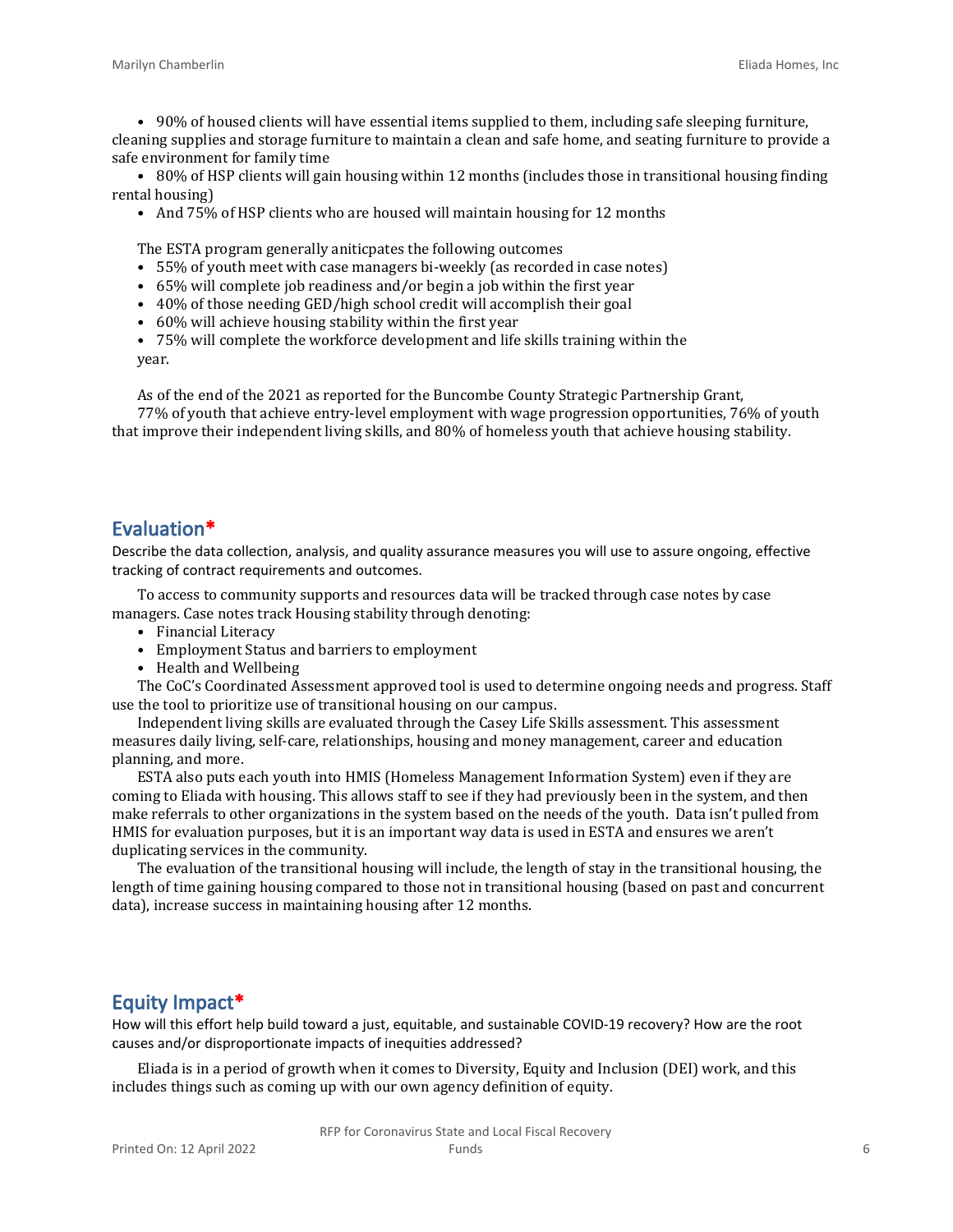A year ago, Eliada used funding from United Way to join the Western North Carolina Diversity Engagement Coalition (WNCDEC). Today, DEI is also integrated into our monthly student council where youth in Residential Treatment can give staff feedback. Last year, Eliada expanded DEI creating an agencywide committee that includes staff from all departments meets monthly to address progress on the Global Diversity and Inclusion Benchmarks. Subcommittees have also been created including one focused on human relations and one focused on communications. This year the committee created a page designed to connect community members with information about the work of, and opportunities to participate in the agency DEI Committee. The page also includes an anonymous form through which all employees can share observations, experiences, and solutions related to cultural competency, inclusion, and responsiveness on campus. These movements for equality have positioned Eliada for understanding and addressing the unequal effects of COVID on BIPOC and those with disabilities. Recent studies have demonstrated that BIPOC have disproportionately effected by COVID in the areas of housing, food, employment and illness. In the context of Eliada's history of strong, established youth programs, the ESTA program is a majority minority program. This is mostly due to the fact that youth in the program refer their peers, and this peer-to-peer word-ofmouth recruitment has been effective in raising awareness of ESTA in minority communities. One graduate of the ESTA program serves on the communication subcommittee, and youth are given opportunities to use their voice to drive change agency-wide at Eliada. Thought this network we are able to reach those who have been most effected by COVID-19.

#### **Project Partners\***

Identify any subcontractors you intend to use for the proposed scope of work. For each subcontractor listed, indicate:

1.) What products and/or services are to be supplied by that subcontractor and;

2.) What percentage of the overall scope of work that subcontractor will perform.

Also, list non-funded key partners critical to project.

ESTA has several partners Nurse-Family Partnership (NFP), which empowers many first-time moms in ESTA and help in case management and Asheville – Buncombe Homeless Initiative through coordinated entry and accessing direct financial assistance for our clients.

Carolina Furniture Concepts provides any "scratch and dent" brand new furniture unable to be sold to our students. These were previously taken to the landfill so with this collaboration we items out of the landfill and provide quality furniture to families in need.

We have also begun a partnership with Working Wheels to assist our students with auto repair and getting a working vehicle.

ESTA has other ongoing partnerships with groups that help us achieve our goals, and a full list can be provided upon request. Our outreach and marketing plan also involves strong partnerships with some of our referral sources including Swannanoa Valley Christian Ministries, the Juvenile Justice Department, School Homeless Liaisons, and Buncombe DSS.

#### **Capacity\***

Describe the background, experience, and capabilities of your organization or department as it relates to capacity for delivering the proposed project and managing federal funds.

Eliada's mission is Helping Children Succeed. Through both prevention and intervention, Eliada tackles the growing rates of Adverse Childhood Experiences (ACEs) that impact the social determinants of health for youth in WNC.

Eliada has a broad continuum of care that spans birth through early adulthood (residential treatment, day treatment, therapeutic foster care, family foster care, early childhood development, after school

RFP for Coronavirus State and Local Fiscal Recovery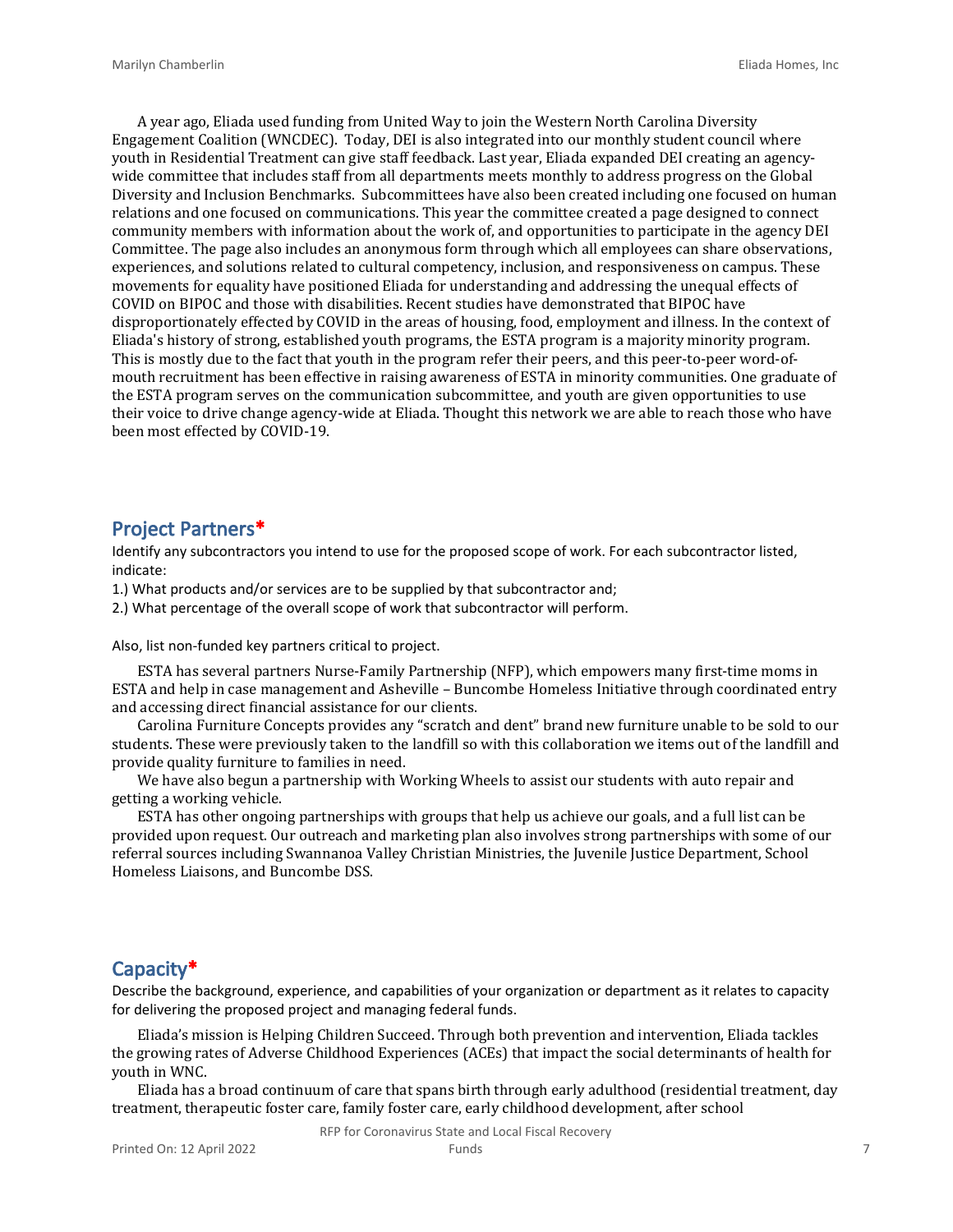programming, and ESTA). Each program has a leadership structure, and our senior leaders include our CEO, COO, CFO, Human Resources Director, Development Director, and Clinical Director.

Much of Eliada's strength derives from our extensive history and our systems-care knowledge. As we have mental health and foster care programs for adolescents, we understand the experiences of youth who are about to age out of care and are in a good position to provide a bridge to adulthood through the ESTA program.

Over the last three years, ESTA has more than doubled our participant population. We've doubled our staffing to accommodate the growth. Since we've begun working with the Nurse Family Partnership, we've also exponentially increased the number of young moms that we serve.

In the last year, we addressed the Raise the Age law through ESTA. Raise the Age means that now 16–17 year-olds can remain in the juvenile justice system. This has allowed ESTA to work with our local Juvenile Crime Prevention Council on addressing issues court-involved youth face. ESTA can adapt and grow to meet community need and we are confident we can carry out the project plan.

#### **Budget\***

Provide a detailed project budget including all proposed project revenues and expenditures, including explanations and methodology. For all revenue sources, list the funder and denote whether funds are confirmed or pending. For project expenses, denote all capital vs. operating costs, and reflect which specific expenses are proposed to be funded with one-time Buncombe County Recovery Funds.

Download a copy of the budget form [HERE](https://buncombecounty.org/common/community-investment/grants/early-childhood-education/Recovery-Funds-budget-template.xlsx). Complete the form, and upload it using the button below.

Recovery-Funds-budget-Eliada HSP.xlsx

#### **Special Considerations\***

Provide any other information that might assist the County in its selection.

ESTA has an established relationship with Buncombe County having received several grants in the past. The current request furthers the mutual goals of ESTA and the county in reducing youth homelessness in Buncombe County, a social problem that has grown due to Covid-19.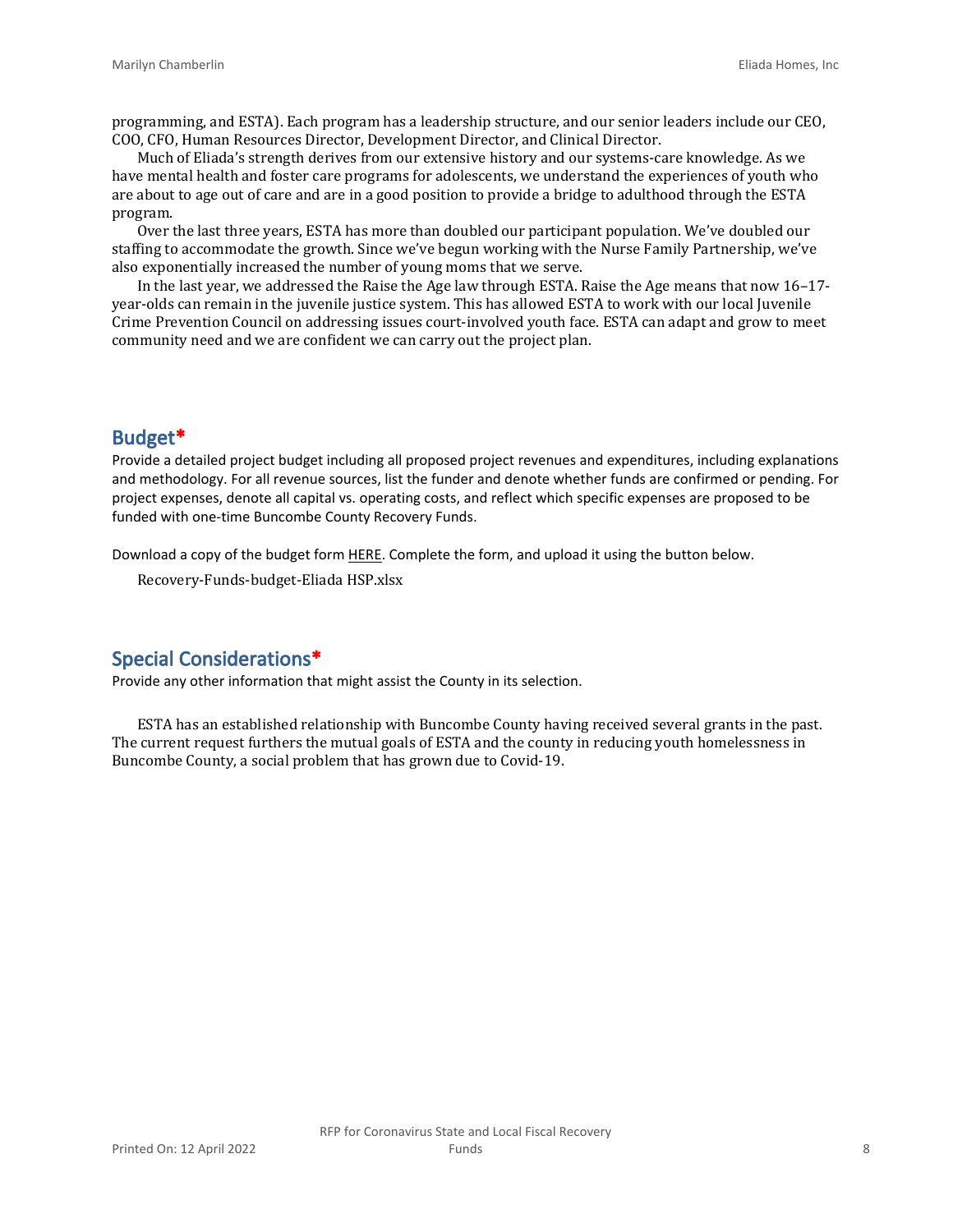# File Attachment Summary

## *Applicant File Uploads*

- IRS determiniation letter.pdf
- Recovery-Funds-budget-Eliada HSP.xlsx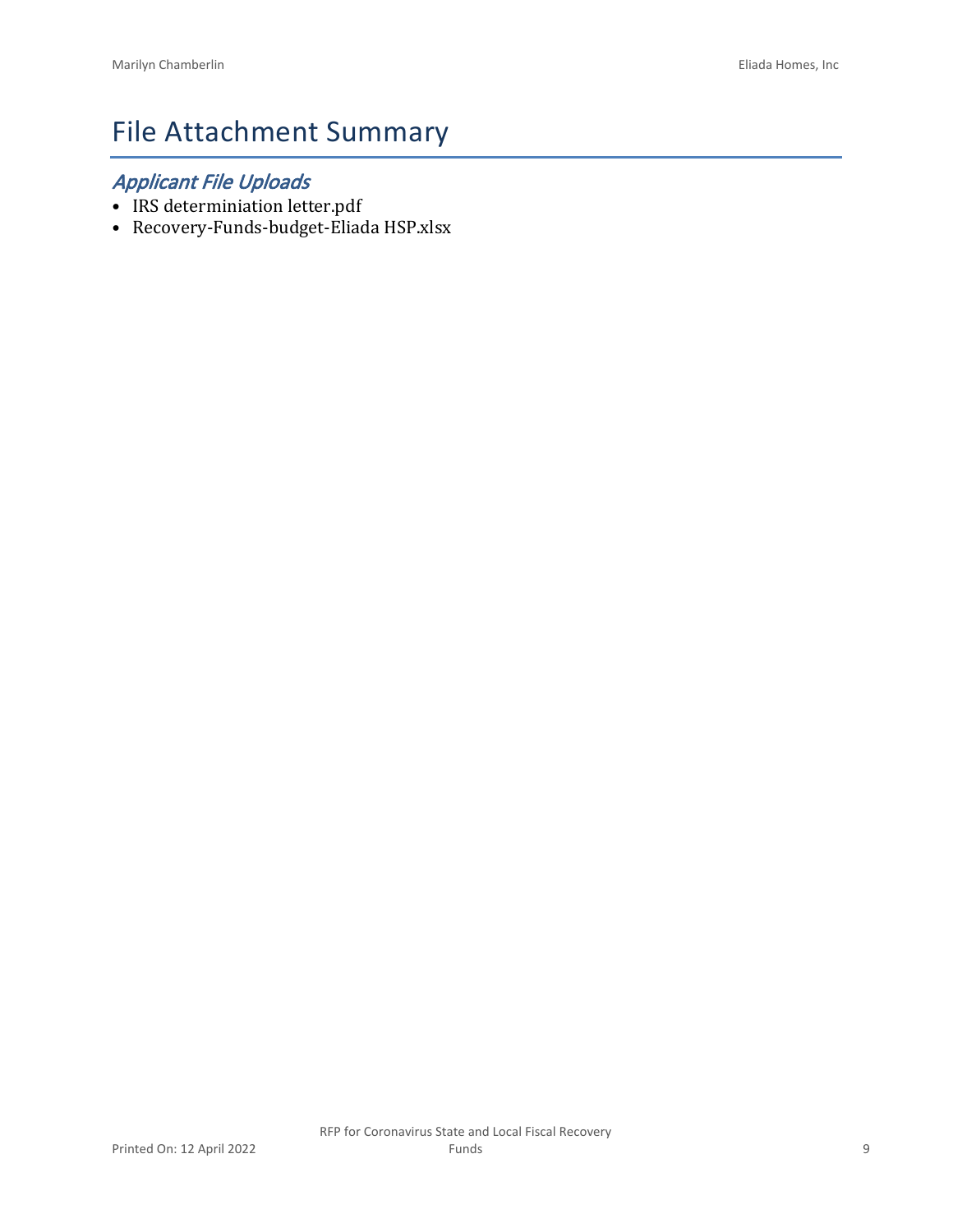RS Department of the Treasury P.O. Box 2508 Cincinnati OH 45201

In reply refer to: 0248364799 Feb. 12, 2010 LTR 4168C E0 56-0611587  $0.000000000$ 00016030 BODC: TE

 $\mathbf{r}$ 

ELIADA HOMES INC PO BOX 16708 ASHEVILLE NC 28816-0708

1281

Š

Employer Identification Number: 56-0611587 Person to Contact: Mrs K. Hopton Toll Free Telephone Number: 1-877-829-5500

Dear Taxpayer:

This is in response to your Feb. 03, 2010, request for information regarding your tax-exempt status.

Our records indicate that your organization was recognized as exempt under section 501(c)(03) of the Internal Revenue Code in a determination letter issued in July 1942.

Our records also indicate that you are not a private foundation within the meaning of section 509(a) of the Code because you are described in  $section(s) 509(a)(1)$  and  $170(b)(1)(A)(vi)$ .

Donors may deduct contributions to you as provided in section 170 of the Code. Bequests, legacies, devises, transfers, or gifts to you or for your use are deductible for Federal estate and gift tax purposes if they meet the applicable provisions of sections 2055, 2106, and 2522 of the Code.

Beginning with the organization's sixth taxable year and all succeeding years, it must meet one of the public support tests under section 170(b)(1)(A)(vi) or section 509(a)(2) as reported on Schedule A of the Form 990. If your organization does not meet the public support test for two consecutive years, it is required to file Form 990-PF, Return of Private Foundation, for the second tax year that the organization failed to meet the support test and will be reclassified as a private foundation.

If you have any questions, please call us at the telephone number shown in the heading of this letter.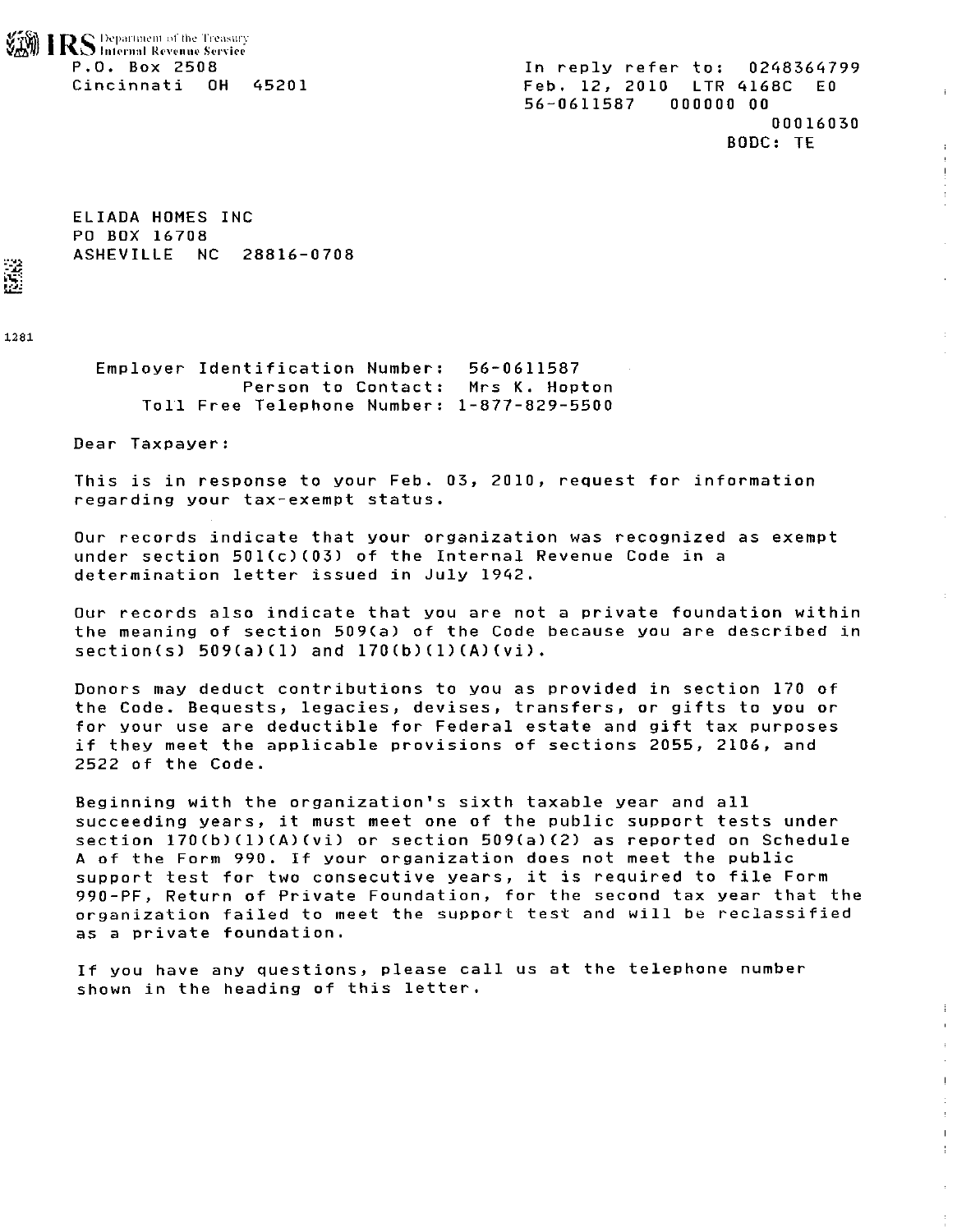0248364799 Feb. 12, 2010 LTR 4168C EO 56-0611587 000000 00 00016031

ELIADA HOMES INC PO BOX 16708 ASHEVILLE NC 28816-0708

 $\sim 10^{-10}$ 

Sincerely yours,

michele M. Sullivar

Michele M. Sullivan, Oper. Mgr. Accounts Management Operations I

 $\sim 10^7$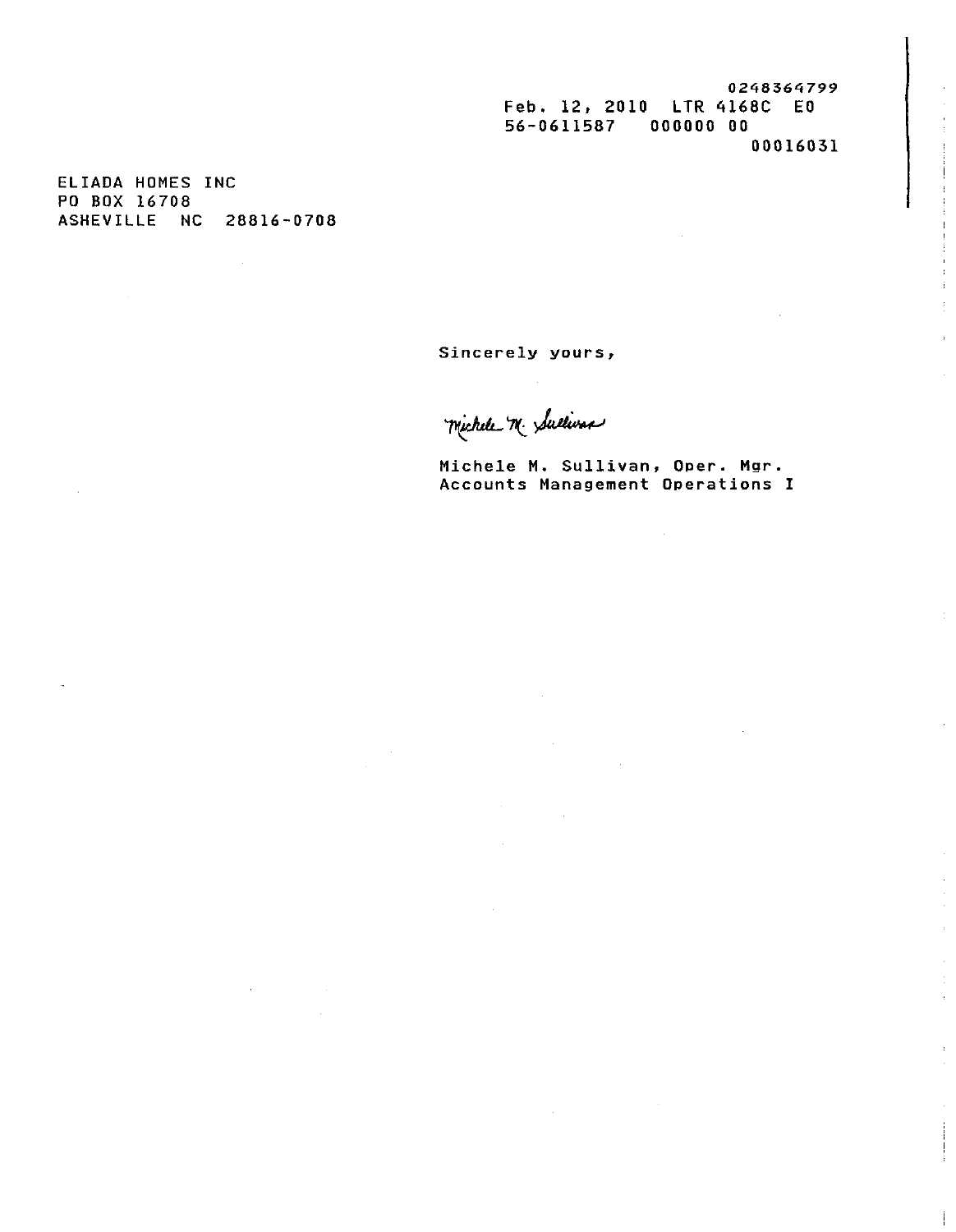#### **Coronavirus State and Local Fiscal Recovery Funds Proposed Project Budget**

| Organization Name:   | a Tilodo<br>Homes<br>=liaua             |
|----------------------|-----------------------------------------|
| <b>Project Name:</b> | ---<br><b>Homeless Services Program</b> |
| Amount Requested.    | 1517,200                                |

| <b>Proposed Project Revenue Funder</b>        |  | <b>Amount</b>          | <b>Confirmed or Pending?</b> | <b>Notes</b>                                                         |
|-----------------------------------------------|--|------------------------|------------------------------|----------------------------------------------------------------------|
| Proposed Buncombe COVID Recovery Funds        |  | 517,200.00   confirmed |                              | Confirmed for year one expected years 2-5                            |
| Buncombe County Strategic Partnership Grant   |  | 50,000.00              | Pending                      | Pending for one year we have had two years already                   |
| Healthy Opportunities Capacity Building Grant |  | 107,000.00   confirmed |                              | Confirmed for two years                                              |
| Asheville ARP Funds                           |  | 473,050.00 pending     |                              | Up to 5 years of funding covers one salary and student needs         |
| IJCPC NC Allies funds                         |  | 250,000.00   confirmed |                              | Confirmed for year one expected years 2-5 for job training for those |
|                                               |  |                        |                              | who are justice involved only                                        |
|                                               |  |                        |                              |                                                                      |
|                                               |  |                        |                              |                                                                      |
|                                               |  |                        |                              |                                                                      |
|                                               |  |                        |                              |                                                                      |
| List other sources here                       |  |                        |                              |                                                                      |
| List other sources here                       |  |                        |                              |                                                                      |
| List other sources here                       |  |                        |                              |                                                                      |
| List other sources here                       |  |                        |                              |                                                                      |
| List other sources here                       |  |                        |                              |                                                                      |
| List other sources here                       |  |                        |                              |                                                                      |
| Total $\frac{1}{3}$                           |  | 1,397,250.00           |                              |                                                                      |

| Proposed Project Expenses         | Proposed<br><b>Recovery Funds</b> | <b>Other Funds</b> |      | Total                    | <b>Capital or Operating</b><br>Expense? | <b>Notes</b>                                                         |
|-----------------------------------|-----------------------------------|--------------------|------|--------------------------|-----------------------------------------|----------------------------------------------------------------------|
| Salaries                          | \$<br>$275,000.00$   \$           | 655,000.00 \$      |      | 930,000.00               | Operating                               | Case manager's salary 1 FTE and frigne                               |
| <b>Box Truck</b>                  | \$<br>$40,000.00$ \$              | $6,140.00$ \$      |      | 46,140.00                | Capital and Operating                   | To assist with moving in and furniture donation storage              |
| <b>Student Needs and supplies</b> | \$<br>$100,000.00$   \$           | 60,865.00          | l \$ | 160,865.00               | Operating                               | Deposits, rental assistance, moving expenses, clothing, auto repairs |
| Facilities and Insurancee         | \$<br>$55,200.00$   \$            | 55,200.00          | l \$ | 110,400.00               | Operating                               | Transitional housing units \$230 per 8 units per month for 5 years   |
| Supplies                          |                                   | $19,375.00$ \$     |      | 19,375.00                | Operating                               |                                                                      |
| <b>Professional Fees</b>          |                                   | $9,195.00$ \$      |      | 9,195.00                 | Operating                               |                                                                      |
| Indirect for Grant                | \$<br>47,000.00                   |                    |      | 47,000.00                | Operating                               |                                                                      |
| List expenses here                |                                   |                    |      | $\overline{\phantom{a}}$ |                                         |                                                                      |
| List expenses here                |                                   |                    | \$   | $\blacksquare$           |                                         |                                                                      |
| List expenses here                |                                   |                    | \$   | $\overline{\phantom{a}}$ |                                         |                                                                      |
| List expenses here                |                                   |                    |      | $\overline{\phantom{a}}$ |                                         |                                                                      |
| List expenses here                |                                   |                    | \$   | $\overline{\phantom{a}}$ |                                         |                                                                      |
| List expenses here                |                                   |                    | \$   | $\blacksquare$           |                                         |                                                                      |
| List expenses here                |                                   |                    | \$   | $\blacksquare$           |                                         |                                                                      |
| List expenses here                |                                   |                    | \$   | $\overline{\phantom{a}}$ |                                         |                                                                      |
| List expenses here                |                                   |                    | \$   | $\overline{\phantom{a}}$ |                                         |                                                                      |
| List expenses here                |                                   |                    | \$   | $\overline{\phantom{a}}$ |                                         |                                                                      |
| List expenses here                |                                   |                    | \$   | $\blacksquare$           |                                         |                                                                      |
| List expenses here                |                                   |                    | \$   | $\overline{\phantom{a}}$ |                                         |                                                                      |
| List expenses here                |                                   |                    | \$   | $\overline{\phantom{a}}$ |                                         |                                                                      |
| List expenses here                |                                   |                    | \$   | $\overline{\phantom{a}}$ |                                         |                                                                      |
| List expenses here                |                                   |                    | \$   | $\overline{\phantom{a}}$ |                                         |                                                                      |
| List expenses here                |                                   |                    | \$   | $\overline{\phantom{a}}$ |                                         |                                                                      |
| List expenses here                |                                   |                    | \$   | $\overline{\phantom{0}}$ |                                         |                                                                      |